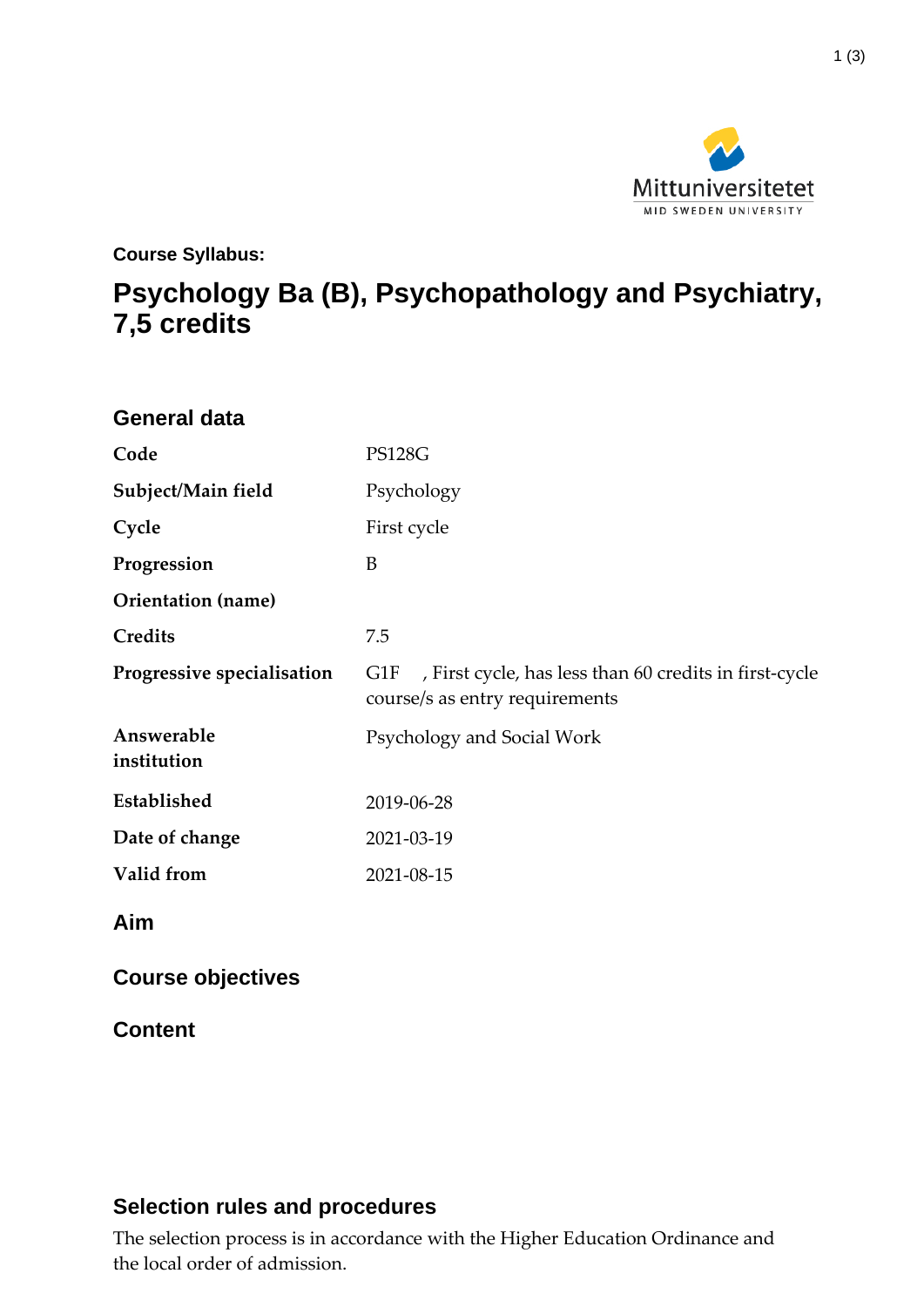## **Teaching form**

### **Examination form**

| 2101:    | Modul 1 - Exam, 4,5 credits |
|----------|-----------------------------|
| Grading: | Fail $(U)$ or Pass $(G)$    |

**2102:** Modul 2 - Practical Examination, 2,5 credits **Grading:** Fail (U) or Pass (G)

**2103:** Modul 3 - Present, 0,5 credits **Grading:** Fail (U) or Pass (G)

### **Grading system**

Fail (U) or Pass (G)